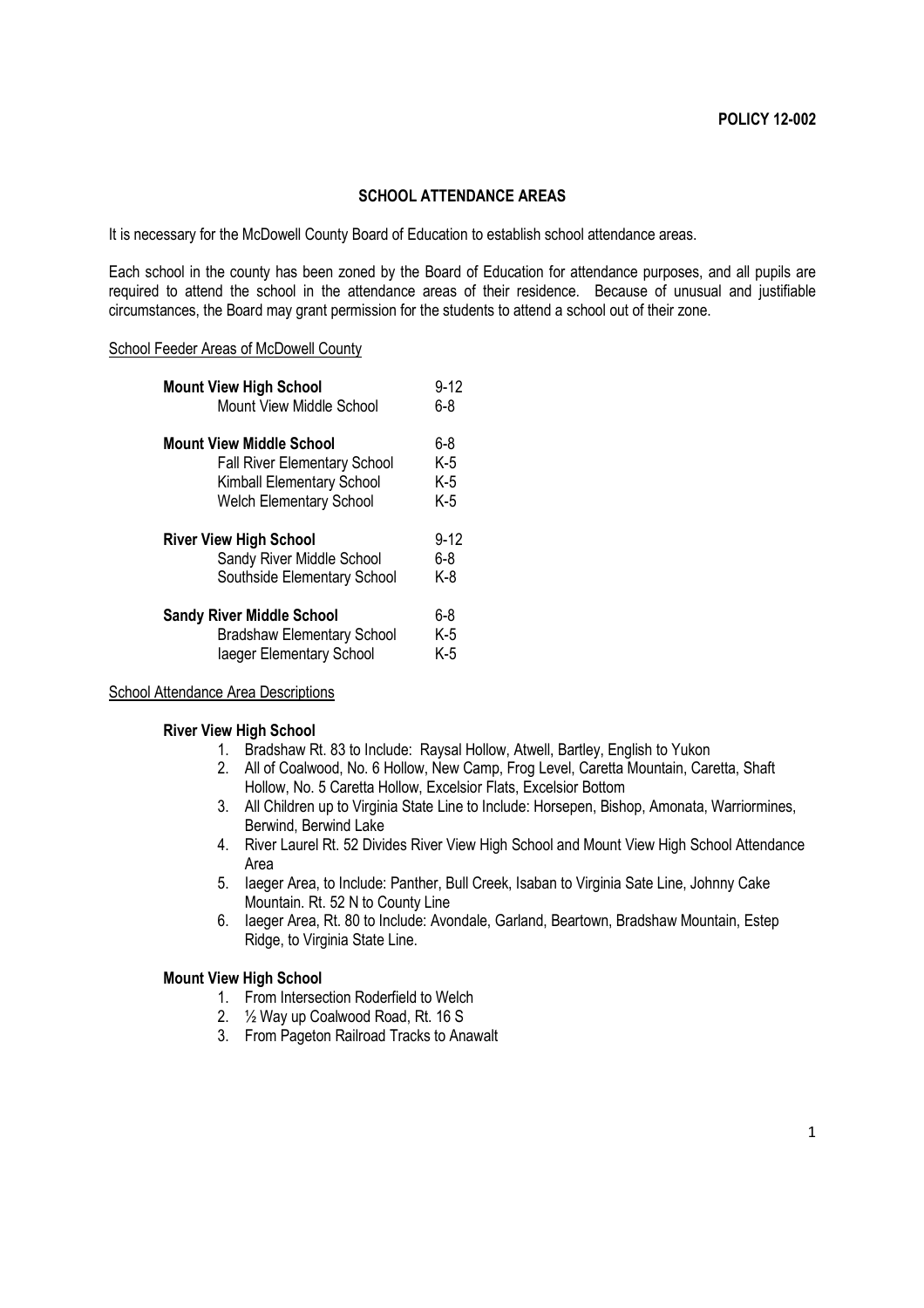- 4. Crozier Hollow
- 5. All Leckie and Jenkinjones to Virginia Line
- 6. From Welch to Maitland, Superior, Big Four, Kimball, Vivian Bottom, Keystone, Northfork on Rt. 52 S to Mercer County Line
- 7. Havaco and all of Gary Hollow, Anawalt, Jenkinjones, to State line
- 8. Welch Area to Wyoming County Line
- 9. All of Davy Road

# **Mount View Middle School**

- 1. From Intersection Roderfield to Welch
- 2. ½ Way up Coalwood Road, Rt. 16 S
- 3. From Pageton Railroad Tracks to Anawalt
- 4. Crozier Hollow
- 5. All Leckie and Jenkinjones to Virginia Line
- 6. From Welch toMaitland, Superior, Big Four, Kimball, Vivian Bottom, Keystone, North fork on Rt. 52 S to Mercer County Line
- 7. Havaco and all of Gary Hollow, Anawalt, Jenkinjones, to State line
- 8. Welch Areas to Wyoming County Line
- 9. All of Davy Road

#### **Sandy River Middle School**

- 1. River Laurel Rt. 52 divides River View and Mount View Attendance Area
- 2. Iaeger Area, to Include Panther, Bull Creek, Isaban to Virginia Sate Line, Johnny Cake Mtn. Rt. 52 N to County Line
- 3. Iaeger Area, Rt. 80 to Include Avondale, Garland, Beartown, Bradshaw Mountain, Estep Ridge, to Virginia State Line.
- 4. Bradshaw Rt. 83 to include Raysal Hollow and to Atwell Curve on Rt. 83

#### **Bradshaw Elementary School**

- 1. From Three Forks Mountain Rt. 635 Down to Within 1.5 miles on Rt. 83
- 2. Groundhog Hollow to Bradshaw
- 3. Oosley Hollow
- 4. Estep Ridge
- 5. Rock Ridge (from Lawson Mullins Grocery to Rt. 83)
- 6. Beartown to Bradshaw
- 7. Bradshaw Rt. 83 to Include Raysal Hollow
- 8. State Line Ridge Rt. 83/9 to Brushy Ridge

#### **Fall River Elementary School**

- 1. Starting line Rt. 52 N Premier Mountain Below Banacek Mines to Include Premier, Shabby Run Hollow to Roderfield
- 2. Hensley Hollow
- 3. Roderfield
- 4. Upper Davy City Limits, Asco, Little Davy, Twin Branch and Marytown

#### **Iaeger Elementary School**

1. River Laurel Rt. 52 N Below Roderfield to Iaeger